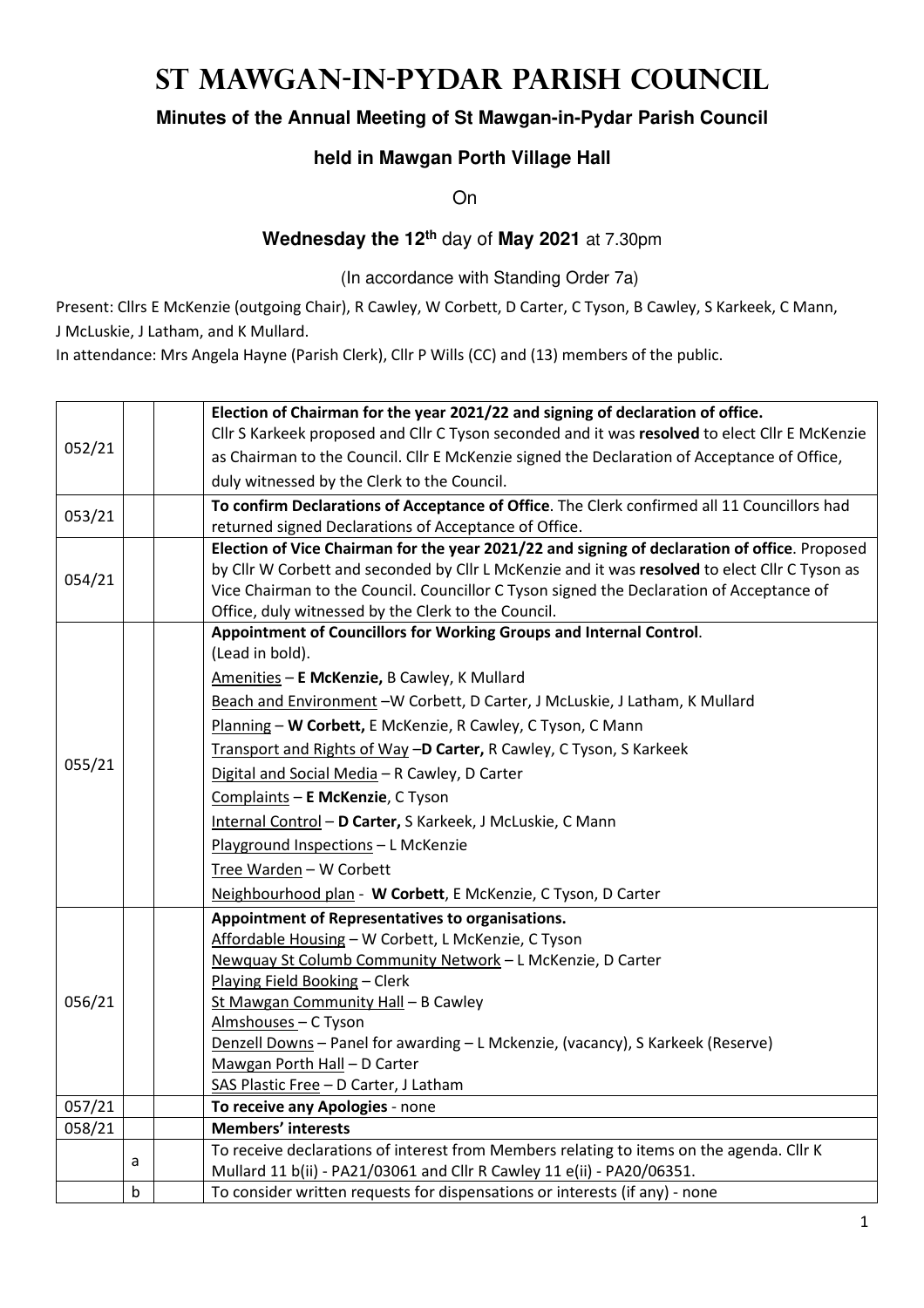|        | $\mathsf{C}$ |  | To receive written statements from members expressing interests in an agenda item - none                                                                                                                                                                                                                                                                                                                                                                                      |  |  |  |
|--------|--------------|--|-------------------------------------------------------------------------------------------------------------------------------------------------------------------------------------------------------------------------------------------------------------------------------------------------------------------------------------------------------------------------------------------------------------------------------------------------------------------------------|--|--|--|
| 059/21 |              |  | To receive oral or written reports, and authorise any action - none                                                                                                                                                                                                                                                                                                                                                                                                           |  |  |  |
|        | a            |  | Police Report - PCSO Anita Parry<br>Police Crime Figures from 01/04/21 until 29/04/21<br><b>Sexual Assault</b><br>1.<br>I have conducted numerous patrols in the village after the Parish Council asked me to look at<br>speeding traffic. I have found no issues to date.                                                                                                                                                                                                    |  |  |  |
|        |              |  | <b>Cornwall Councillor Paul Wills</b>                                                                                                                                                                                                                                                                                                                                                                                                                                         |  |  |  |
|        |              |  | Chairman and vice chair congratulations on your election.                                                                                                                                                                                                                                                                                                                                                                                                                     |  |  |  |
|        | b            |  | I am very pleased to have been re-elected to serve as the Cornwall Councillor for St Columb<br>Major, St Wenn and now for the first time as part of the new electoral division, St-Mawgan-In-<br>Pydar.                                                                                                                                                                                                                                                                       |  |  |  |
|        |              |  | I am Cllr Paul Wills and for the last 10 years I have been a councillor on St Columb Major Town<br>Council, serving as Mayor of St Columb Major for the last eight years. I will next week be re-<br>elected to serve my ninth term as Mayor. I might consider stepping down as Mayor after ten<br>years. I do not want to outstay my welcome.                                                                                                                                |  |  |  |
|        |              |  | Since the election last Thursday, it has been a busy time for all of us returned to office and the<br>newly elected Councillors with back-to-back zoom meetings dealing with the induction<br>process. The AGM of Cornwall Council is scheduled for the end of May where the new<br>administration will take office. I am one of 16 independents there are 48 Conservatives, 13 Lib<br>Dems, Five Mebyon Kernow, Five Labour and one green, making up the new 87 Councillors. |  |  |  |
|        |              |  | I have always been an Independent and I have made it clear from day one, when first elected<br>in 2017, that I make my own decisions based on what I believe to be in the best interests of<br>the people I serve and the people of Cornwall.                                                                                                                                                                                                                                 |  |  |  |
|        |              |  | In the last four years, to give you some background, I have been elected four times as<br>Chairman of Cornwall Councils Standards Committee, served on the Licensing Act Committee (<br>two years as Vice Chairman), served on the Customer and Support Services Overview and<br>Scrutiny Committee, the Constitution and Governance Committee, and Vice chairman of the<br>Cornwall Airport Newquay Consultative Forum.                                                      |  |  |  |
|        |              |  | All Councillors are now waiting for the political proportionality of the council's committees to<br>be agreed before seat on various committees will be allocated to each group. This will happen<br>very soon in the next week or so. I will be able to let you know which committees I will be<br>serving on at our next meeting.                                                                                                                                           |  |  |  |
|        |              |  | I believe that local government is the bedrock of our democracy. We, the elected<br>representatives of the people, have a duty to ensure best practise and value for money. After<br>all, it's OUR money which pays the taxes that fund the services that we have and expect.                                                                                                                                                                                                 |  |  |  |
|        |              |  | Town and Parish Council have a duty of care to local people, looking after areas such as parks<br>and cemetery's, footpaths, toilets, flower beds, hanging baskets, being part of organisations<br>connected to the area and making sure local voices are heard at all levels of Government.                                                                                                                                                                                  |  |  |  |
|        |              |  | And of course, giving the councils opinions on planning applications for consideration by<br>planning officers.                                                                                                                                                                                                                                                                                                                                                               |  |  |  |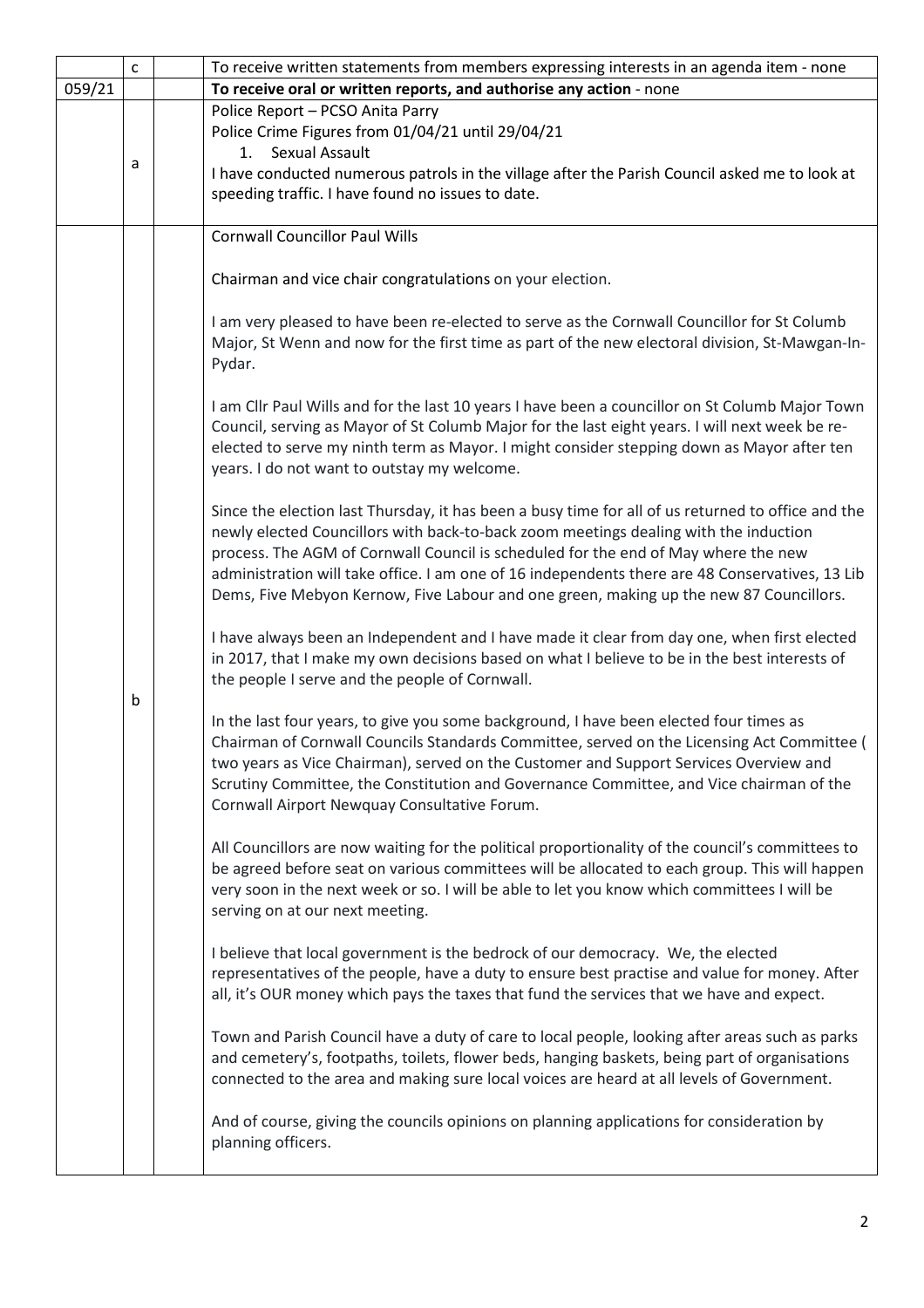|        |   |     | All Town and Parish Councils are consultees in the planning process. However, the final<br>decisions are made by qualified officers at County level. That does not mean that they do not<br>consider the views of local Councils, I can assure you they do. As your Cornwall Councillor I<br>have the power to call into the Central Planning Committee any decisions I feel taken by<br>planning officers that are in my opinion wrong or unjust, for consideration by the Central<br>Planning Committee. Since the results of the election were announced last Friday the 7 <sup>th</sup> of<br>May 2021, my inbox and phone have been red hot with complaints regarding planning here in<br>St Mawgan. I have made it clear to senior officers that I am unhappy about several decisions<br>made recently. I am also a great believer in local people being given the chance to raise their<br>families here, in the area in which they were born. We often here of the so called "Brain<br>Drain", our young people born and bred here from generations of families in the area being<br>forced to move away to find jobs and places to live! The shortage of housing is a major issue<br>in Cornwall for our young people wanting to start families of their own.<br>House prices are literally through the roof with little or no prospect of our young people being<br>able to afford mortgages. So why can't they build their own homes or convert empty buildings<br>on land owned by their families? This is my pledge to them, if you apply for planning and are<br>turned down, I will fight for your right to raise your families in the homes you want to build or<br>convert. To this end I will be calling in several recent decisions for consideration by the<br>planning committee.<br>I am pleased that St Mawgan has begun the process of putting together a Neighbourhood<br>Development Plan, although the pandemic has halted the process, which is in its infancy.<br>St Columb Majors NDP Steering Group is in the same boat although a little further along in the<br>process and St Wenn are almost ready for the completed NDP to go forward for scrutiny by<br>the Independent scrutineer, before referendum. |
|--------|---|-----|---------------------------------------------------------------------------------------------------------------------------------------------------------------------------------------------------------------------------------------------------------------------------------------------------------------------------------------------------------------------------------------------------------------------------------------------------------------------------------------------------------------------------------------------------------------------------------------------------------------------------------------------------------------------------------------------------------------------------------------------------------------------------------------------------------------------------------------------------------------------------------------------------------------------------------------------------------------------------------------------------------------------------------------------------------------------------------------------------------------------------------------------------------------------------------------------------------------------------------------------------------------------------------------------------------------------------------------------------------------------------------------------------------------------------------------------------------------------------------------------------------------------------------------------------------------------------------------------------------------------------------------------------------------------------------------------------------------------------------------------------------------------------------------------------------------------------------------------------------------------------------------------------------------------------------------------------------------------------------------------------------------------------------------------------------------------------------------------------------------------------------------------------------------------------------------------------------------------------------------------|
|        |   |     | I sincerely hope that now the pandemic is under control that the NDP process can once again<br>begin here in St Mawgan Parish. It must be community led, by a steering group open to all. I<br>and our community Link Officer Anna Druce are more than happy to assist you in this process.<br>It is time consuming work, but once complete the NDP will be a fair document outlining where<br>development can take place and under which circumstance, plus it will be voted on by all the<br>parish at referendum, decisions will be made collectively and not by one or two individuals.                                                                                                                                                                                                                                                                                                                                                                                                                                                                                                                                                                                                                                                                                                                                                                                                                                                                                                                                                                                                                                                                                                                                                                                                                                                                                                                                                                                                                                                                                                                                                                                                                                                 |
|        |   |     | I very much look forward to the next four years working with you all for the betterment of our<br>communities.                                                                                                                                                                                                                                                                                                                                                                                                                                                                                                                                                                                                                                                                                                                                                                                                                                                                                                                                                                                                                                                                                                                                                                                                                                                                                                                                                                                                                                                                                                                                                                                                                                                                                                                                                                                                                                                                                                                                                                                                                                                                                                                              |
|        |   |     | Thank you.                                                                                                                                                                                                                                                                                                                                                                                                                                                                                                                                                                                                                                                                                                                                                                                                                                                                                                                                                                                                                                                                                                                                                                                                                                                                                                                                                                                                                                                                                                                                                                                                                                                                                                                                                                                                                                                                                                                                                                                                                                                                                                                                                                                                                                  |
|        | c |     | The Clerk - aspects covered in the Agenda circulated prior to meeting. In addition, requested<br>completion of Councillors' Register of Interest forms by the end of the week.                                                                                                                                                                                                                                                                                                                                                                                                                                                                                                                                                                                                                                                                                                                                                                                                                                                                                                                                                                                                                                                                                                                                                                                                                                                                                                                                                                                                                                                                                                                                                                                                                                                                                                                                                                                                                                                                                                                                                                                                                                                              |
| 060/21 |   |     | Public Participation - This item will last no longer than 10 minutes (unless agreed by the<br>Chair), and refers to items on the Agenda                                                                                                                                                                                                                                                                                                                                                                                                                                                                                                                                                                                                                                                                                                                                                                                                                                                                                                                                                                                                                                                                                                                                                                                                                                                                                                                                                                                                                                                                                                                                                                                                                                                                                                                                                                                                                                                                                                                                                                                                                                                                                                     |
|        |   | i.  | Briony Anscombe in relation to 11a(i) pre-application replacement dwelling at Natural Bridges                                                                                                                                                                                                                                                                                                                                                                                                                                                                                                                                                                                                                                                                                                                                                                                                                                                                                                                                                                                                                                                                                                                                                                                                                                                                                                                                                                                                                                                                                                                                                                                                                                                                                                                                                                                                                                                                                                                                                                                                                                                                                                                                               |
|        |   | ii. | Luke Mosely in relation to 11b(iv) PA21/02709. Cornish Fresh                                                                                                                                                                                                                                                                                                                                                                                                                                                                                                                                                                                                                                                                                                                                                                                                                                                                                                                                                                                                                                                                                                                                                                                                                                                                                                                                                                                                                                                                                                                                                                                                                                                                                                                                                                                                                                                                                                                                                                                                                                                                                                                                                                                |
|        |   | iii | Liz Johnson-Sterling in relation to 11 e(i) PA20/11407 - Gluvian Farm                                                                                                                                                                                                                                                                                                                                                                                                                                                                                                                                                                                                                                                                                                                                                                                                                                                                                                                                                                                                                                                                                                                                                                                                                                                                                                                                                                                                                                                                                                                                                                                                                                                                                                                                                                                                                                                                                                                                                                                                                                                                                                                                                                       |
|        |   |     | Minutes of the Parish Council Meeting - to resolve that the Minutes of the last meeting held<br>on 20 <sup>th</sup> April 2021 are an accurate record (to note error in draft that Cllr C Tyson had offered<br>apology prior to the meeting due to work commitments) Proposed by Cllr W Corbett and                                                                                                                                                                                                                                                                                                                                                                                                                                                                                                                                                                                                                                                                                                                                                                                                                                                                                                                                                                                                                                                                                                                                                                                                                                                                                                                                                                                                                                                                                                                                                                                                                                                                                                                                                                                                                                                                                                                                         |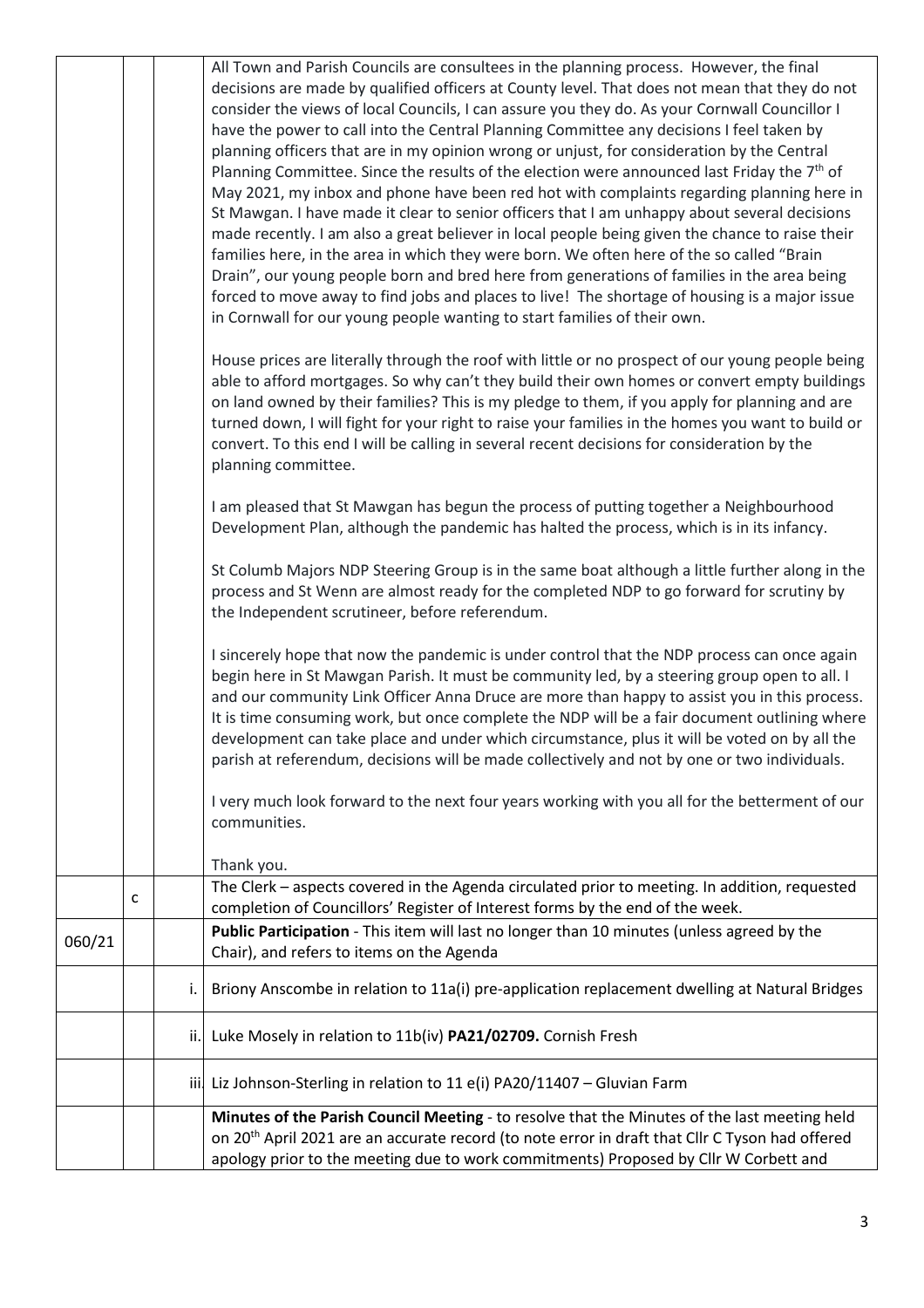|        |                                                                                                                                                                                                   |     | seconded by Cllr S Karkeek and resolved (by those in attendance at the last meeting), to           |  |  |  |  |
|--------|---------------------------------------------------------------------------------------------------------------------------------------------------------------------------------------------------|-----|----------------------------------------------------------------------------------------------------|--|--|--|--|
|        |                                                                                                                                                                                                   |     | accept the minutes of the meeting as a true record and were duly signed by Cllr L McKenzie.        |  |  |  |  |
| 061/21 |                                                                                                                                                                                                   |     | <b>PLANNING</b>                                                                                    |  |  |  |  |
|        | a                                                                                                                                                                                                 |     | Pre-App Consultation with Parish Council                                                           |  |  |  |  |
|        |                                                                                                                                                                                                   |     | Mark Evans re: pre-application submission request for observations on draft proposals for          |  |  |  |  |
|        |                                                                                                                                                                                                   |     | replacement dwelling at Natural Bridges. (Planning Statement and plans had been circulated         |  |  |  |  |
|        |                                                                                                                                                                                                   |     | to Members prior to the meeting). The proposal is to demolish the small barn which was the         |  |  |  |  |
|        |                                                                                                                                                                                                   | j.  | subject of a recent lawful use application and replace it with a much larger new house.            |  |  |  |  |
|        |                                                                                                                                                                                                   |     | Resolved that Cllr W Corbett check with the officer who dealt with the lawful use application      |  |  |  |  |
|        |                                                                                                                                                                                                   |     | to question whether the size of the replacement dwelling would satisfy policy 7 of the             |  |  |  |  |
|        |                                                                                                                                                                                                   |     | Cornwall Local Plan, if the proposal was to come forward as a full planning application.           |  |  |  |  |
|        |                                                                                                                                                                                                   |     | Boscreez Gwel An Mor - (Plans had been circulated to Members prior to the meeting).                |  |  |  |  |
|        |                                                                                                                                                                                                   |     | Proposed by Cllr S Karkeek and Cllr J McLuskie and resolved to write to the agent/owner Mr         |  |  |  |  |
|        |                                                                                                                                                                                                   |     | Jon Bishop, to thank him for consulting with the Parish Council, but it was felt they would be     |  |  |  |  |
|        |                                                                                                                                                                                                   | ii  | unable support if this came up for a full planning application for a number of reasons: The        |  |  |  |  |
|        |                                                                                                                                                                                                   |     | proposal to replace one house with four was felt to be wholly inappropriate in this location       |  |  |  |  |
|        |                                                                                                                                                                                                   |     | and contrary to Policy 12 (1) (a) of the Cornwall Local Plan.                                      |  |  |  |  |
|        |                                                                                                                                                                                                   |     | It was further felt that the proposed access off the B3276 would be impossible to support.         |  |  |  |  |
|        | b                                                                                                                                                                                                 |     | Planning - new applications - to discuss and decide on response to Cornwall Council                |  |  |  |  |
|        |                                                                                                                                                                                                   |     | PA21/02931. Applicant: Smith. Proposal: Construction of an annexe. Location: Ford Cottage St       |  |  |  |  |
|        |                                                                                                                                                                                                   |     | Mawgan TR8 4HD. The Parish Council noted that a significant extension to Ford Cottage had          |  |  |  |  |
|        |                                                                                                                                                                                                   |     | been recently granted permission and that no justification for the annexe had been put             |  |  |  |  |
|        | Ť<br>forward. The proposed new building is potentially two storey (with upstairs windows) and the<br>PC therefore resolved to raise these matters with the case officer for confirmation that the |     |                                                                                                    |  |  |  |  |
|        |                                                                                                                                                                                                   |     |                                                                                                    |  |  |  |  |
|        |                                                                                                                                                                                                   |     | proposal was policy compliant. Proposed by Cllr W Corbett and seconded by Cllr D Carter.           |  |  |  |  |
|        |                                                                                                                                                                                                   |     | Cllr K Mullard left the room at this juncture                                                      |  |  |  |  |
|        |                                                                                                                                                                                                   |     | PA21/03061. Applicant: Mary Mitchell. Proposal: Variation of Condition 1 (approved plans) of       |  |  |  |  |
|        |                                                                                                                                                                                                   |     | Application No. PA20/04894 dated 12th November 2020 (Reserved Matters following Outline            |  |  |  |  |
|        |                                                                                                                                                                                                   | ii  | Approval PA18/09013 for access, appearance, landscaping and scale). Location: Fair Rising          |  |  |  |  |
|        |                                                                                                                                                                                                   |     | Trenance Mawgan Porth TR8 4DB. Proposed by Cllr W Corbett and seconded by Cllr C Tyson             |  |  |  |  |
|        |                                                                                                                                                                                                   |     | and resolved no objection.                                                                         |  |  |  |  |
|        |                                                                                                                                                                                                   |     | <b>Cllr K Mullard returned to the room</b>                                                         |  |  |  |  |
|        |                                                                                                                                                                                                   |     | PA21/02617. Applicant: Mr Nigel Blackler. Director for Infrastructure Cornwall Council             |  |  |  |  |
|        |                                                                                                                                                                                                   |     | Proposal: Cycling based activity hub and associated access and parking provision to include        |  |  |  |  |
|        |                                                                                                                                                                                                   |     | closed road circuit approximately 1.75km; MTB and Cyclocross Tracks; BMX racing track; Pump        |  |  |  |  |
|        |                                                                                                                                                                                                   |     | track; Fitness trail; Grass track cycling area; Learn to ride area and Covered bike training area  |  |  |  |  |
|        |                                                                                                                                                                                                   |     | with pavilion building (cafe, changing facilities, fitness suite, multi-use rooms, bike hire and   |  |  |  |  |
|        |                                                                                                                                                                                                   |     | workshop area). A pavilion building which will include a cafe, changing facilities, fitness suite, |  |  |  |  |
|        |                                                                                                                                                                                                   | iii | multi-use rooms and bike hire / workshop area. Location: Land Adjacent to Newquay Hub              |  |  |  |  |
|        |                                                                                                                                                                                                   |     | <b>Business Park Newquay.</b>                                                                      |  |  |  |  |
|        |                                                                                                                                                                                                   |     | In accordance with Standing Order 3(f) Cllr Wills was asked if he had any background on the        |  |  |  |  |
|        |                                                                                                                                                                                                   |     | proposals.                                                                                         |  |  |  |  |
|        |                                                                                                                                                                                                   |     | Cllr P Wills explained that the proposal was part of the grander scheme to encourage the           |  |  |  |  |
|        |                                                                                                                                                                                                   |     | public to take up cycling. Proposed by Cllr C Mann and seconded by Cllr S Karkeek and it was       |  |  |  |  |
|        |                                                                                                                                                                                                   |     | resolved that it be recommend for approval.                                                        |  |  |  |  |
|        |                                                                                                                                                                                                   |     | PA21/02709. Applicant Cornish Fresh Ltd/Mahesh Patel. Proposal: Demolition of 4 retail units       |  |  |  |  |
|        |                                                                                                                                                                                                   |     | and 2 residential dwellings and replacement of six retail units and 16 residential units, car      |  |  |  |  |
|        |                                                                                                                                                                                                   |     | parking, flood risk mitigation, highway and public realm improvements. Location: Mawgan            |  |  |  |  |
|        |                                                                                                                                                                                                   | iv  | Porth Beach Front Mawgan Porth Mawgan Porth Hill Mawgan Porth. A call for a public                 |  |  |  |  |
|        |                                                                                                                                                                                                   |     | meeting was made by Cllr D Carter. It was resolved to call an open-air public meeting on the       |  |  |  |  |
|        |                                                                                                                                                                                                   |     | 3rd June at 6.30pm to allow the public to feedback to the Parish Council prior to submitting       |  |  |  |  |
|        |                                                                                                                                                                                                   |     | comment after the June 9 <sup>th</sup> Parish Council meeting.                                     |  |  |  |  |
|        |                                                                                                                                                                                                   |     | PA21/03625. Applicant: Mr Cameron Donnelly. Proposal: Small side extension. Location:              |  |  |  |  |
|        |                                                                                                                                                                                                   | v   | Ramwood Lanvean St Mawgan TR8 4EY. The Parish Council does not consider these plans                |  |  |  |  |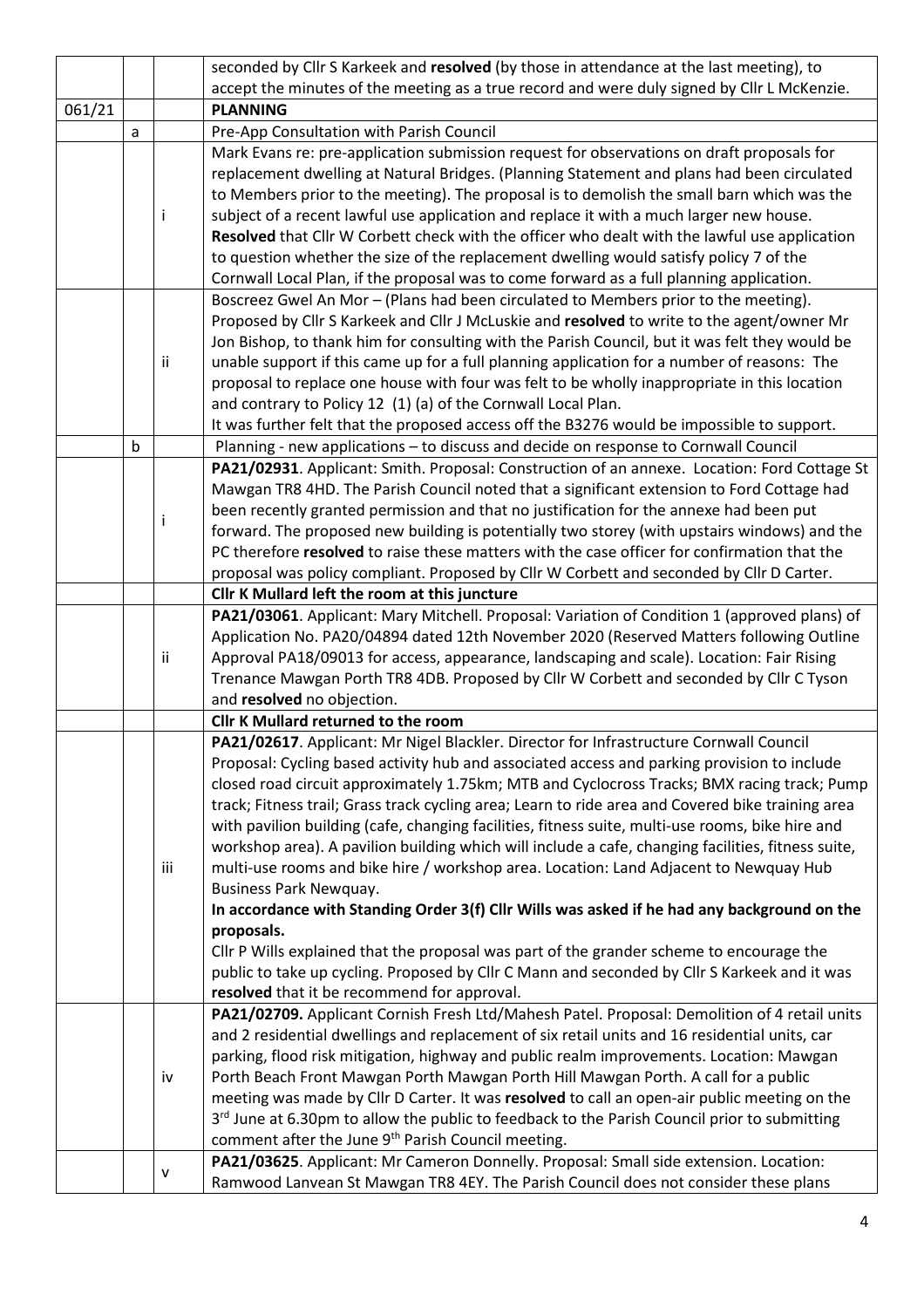|    |                                                                                                                                                 |                          | adequate. The truncated elevations do not show the whole of the building and the red line        |  |  |  |
|----|-------------------------------------------------------------------------------------------------------------------------------------------------|--------------------------|--------------------------------------------------------------------------------------------------|--|--|--|
|    |                                                                                                                                                 |                          | does not identify the new work. Both existing and proposed elevations should be shown from       |  |  |  |
|    |                                                                                                                                                 |                          | all sides and include that part of the building apparently used as letting accommodation (Little |  |  |  |
|    |                                                                                                                                                 |                          | Ramwood) since the issue of cars from Ramwood being parked in the street and causing             |  |  |  |
|    |                                                                                                                                                 |                          | congestion had been raised with the Parish Council in the past. Proposed by Cllr L McKenzie      |  |  |  |
|    |                                                                                                                                                 |                          | and seconded by Cllr C Tyson and it was resolved to refer plan inadequacies to case officer.     |  |  |  |
|    | $\mathsf{C}$                                                                                                                                    |                          | To consider planning applications received before meeting                                        |  |  |  |
|    |                                                                                                                                                 |                          | PA21/03826. Applicant Chris And Fiona Heritage. Proposal: Demolition of dwelling and             |  |  |  |
|    |                                                                                                                                                 |                          | construction of a replacement dwelling with variation of condition 2 (approved plans) of         |  |  |  |
|    |                                                                                                                                                 |                          | decision APP/D0840/W/19/3224149 (PA18/04468) - re-siting of dwelling, raising of the             |  |  |  |
|    |                                                                                                                                                 | j.                       | roofline and alter internal and external stairways. Location: Beach View Trenance Mawgan         |  |  |  |
|    |                                                                                                                                                 |                          | Porth. An extension of time had been granted due to the late notice of the application and it    |  |  |  |
|    |                                                                                                                                                 |                          | was deferred until the June 9 <sup>th</sup> meeting.                                             |  |  |  |
|    |                                                                                                                                                 |                          | PA21/04101. Applicant Mr & Mrs Murrish. Proposal: Proposed construction of first floor           |  |  |  |
|    |                                                                                                                                                 |                          | extension, replacement of roof and remodelling of dwelling. Location: Jacaranda Retorrick Mill   |  |  |  |
|    |                                                                                                                                                 | ii.                      | Newquay TR8 4BH. An extension of time had been granted due to the late notice of the             |  |  |  |
|    |                                                                                                                                                 |                          | application and it was deferred until the June meeting.                                          |  |  |  |
|    |                                                                                                                                                 |                          | PA21/03849. Applicant Mr And Mrs Birtwistle. Proposal: Single storey extension,                  |  |  |  |
|    |                                                                                                                                                 |                          | modifications, internal and reconfiguration, new roof covering. Location: Westwinds Gwel An      |  |  |  |
|    |                                                                                                                                                 | iii                      | Mor Trenance Mawgan Porth. Ext granted. An extension of time had been granted due to the         |  |  |  |
|    |                                                                                                                                                 |                          | late notice of the application and it was deferred until the June meeting                        |  |  |  |
|    | d                                                                                                                                               |                          | To note Advices and Decisions by Cornwall Council:                                               |  |  |  |
|    |                                                                                                                                                 |                          | PA21/02909 APPROVED Applicant: Mrs Page Location: Seavista Mawgan Porth Newquay TR8              |  |  |  |
|    |                                                                                                                                                 |                          | 4AL Proposal: Non-Material Amendment (2) to Application No. PA18/09070 dated 4th                 |  |  |  |
|    |                                                                                                                                                 |                          | December 2018 for Redevelopment of bed and breakfast accommodation to provide a single           |  |  |  |
|    |                                                                                                                                                 | Ť                        | terrace of three units comprising two C3 dwellinghouses and 1 holiday let along with the         |  |  |  |
|    | change of use of the annex to use as a holiday let namely to amend the description of the<br>application as stated in supporting letter. Noted. |                          |                                                                                                  |  |  |  |
|    |                                                                                                                                                 |                          |                                                                                                  |  |  |  |
|    | PA21/03278 APPROVED Applicant: Dr K and J Anderson. Proposal: Non-Material Amendment                                                            |                          |                                                                                                  |  |  |  |
|    |                                                                                                                                                 |                          | to Application No. PA20/11280 dated 8th February 2021 for a Proposed gym/studio in the rear      |  |  |  |
|    |                                                                                                                                                 | ii.                      | garden of the detached dwelling house currently under construction namely Raising the FFL by     |  |  |  |
|    | 500mm to allow for the SWW drain and reduce glazing to both elevations. Location: Boscarne                                                      |                          |                                                                                                  |  |  |  |
|    |                                                                                                                                                 |                          | Trenance Mawgan Porth TR8 4BZ. Noted.                                                            |  |  |  |
|    |                                                                                                                                                 |                          | PA20/03247 APPROVED Applicant: Mr Andrew McCutcheon. Proposal: Redevelopment of site             |  |  |  |
|    |                                                                                                                                                 |                          | with replacement dwelling with variation of condition 2 (plans approved) of decision             |  |  |  |
|    | iii<br>PA19/05218 dated 08/04/2020. Location: Green Hedges Trenance Mawgan Porth TR8 4DA.                                                       |                          |                                                                                                  |  |  |  |
|    |                                                                                                                                                 |                          | Noted.                                                                                           |  |  |  |
|    |                                                                                                                                                 |                          | PA20/06351 REFUSED Applicant: Mr D Cole. Proposal: Demolition of dwelling and                    |  |  |  |
|    |                                                                                                                                                 | iv                       | construction of replacement dwelling and associated works. Location: The Retreat Tredragon       |  |  |  |
|    |                                                                                                                                                 |                          | Road Mawgan Porth TR8 4DF. Noted.                                                                |  |  |  |
|    |                                                                                                                                                 |                          | To note the following decisions were received aftert the agenda was posted                       |  |  |  |
|    |                                                                                                                                                 |                          | PA21/01143 APPROVED Applicant: Ms Tamara Gelman. Proposal: PA21/00638/PREAPP                     |  |  |  |
|    |                                                                                                                                                 |                          | Replacement of an existing outbuilding with a new structure on the same site, providing an art   |  |  |  |
|    |                                                                                                                                                 | v                        | studio and ancillary bedroom accommodation connected to the existing main dwelling.              |  |  |  |
|    |                                                                                                                                                 |                          | Location: Pirates Perch Access To Pirates Perch Trenance Mawgan Porth TR8 4BY. Noted.            |  |  |  |
|    |                                                                                                                                                 |                          | PA21/02367 APPROVED Applicant: Mr & Mrs D Kennedy. Proposal: Proposed replacement                |  |  |  |
|    |                                                                                                                                                 |                          | rear sunroom and general alterations including revised terrace. Location: Roeade Gwel An         |  |  |  |
| vi |                                                                                                                                                 | Mor Mawgan Porth. Noted. |                                                                                                  |  |  |  |
|    |                                                                                                                                                 |                          | PA20/04670. An APPEAL has been made to Ministry of Housing, Communities and Local                |  |  |  |
|    |                                                                                                                                                 |                          | Government ref: APP/D0840/W/21/326826. Appellant: Mr And Mrs M Sterling. Location:               |  |  |  |
|    | vi<br>Gluvian Farm Mawgan Porth TR8 4BG. Cornwall Council Decision: Planning Permission                                                         |                          |                                                                                                  |  |  |  |
|    |                                                                                                                                                 |                          | Required. Noted.                                                                                 |  |  |  |
|    |                                                                                                                                                 |                          |                                                                                                  |  |  |  |
|    | e                                                                                                                                               |                          | 5 day-Protocol for Local Councils                                                                |  |  |  |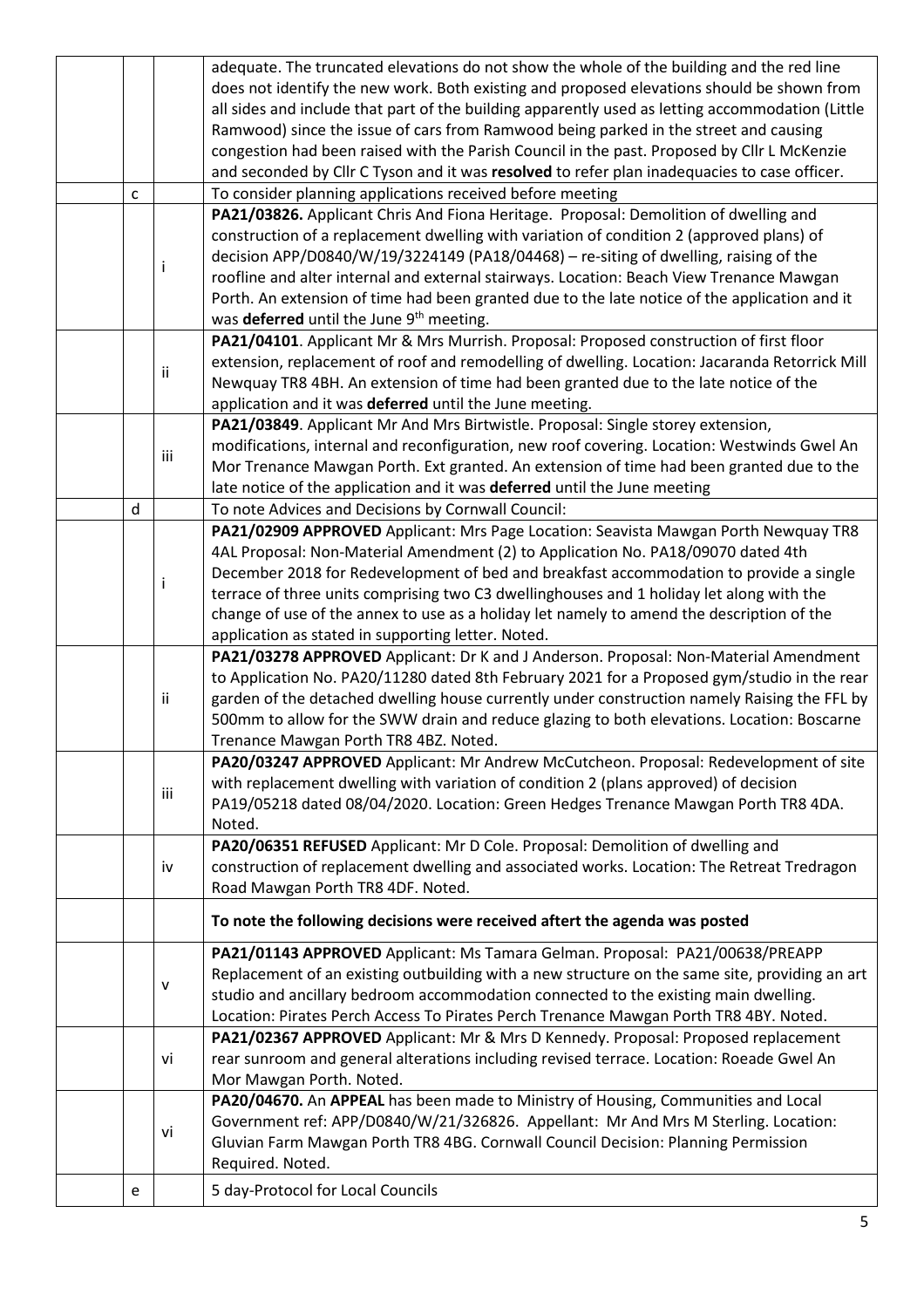|                                                                                          |                                                                                                                                                                                                     |     | PA20/11407 - Gluvian Farm. Applicant: Mrs L Johnson-Sterling. Proposal: Residential                          |  |  |  |  |
|------------------------------------------------------------------------------------------|-----------------------------------------------------------------------------------------------------------------------------------------------------------------------------------------------------|-----|--------------------------------------------------------------------------------------------------------------|--|--|--|--|
|                                                                                          |                                                                                                                                                                                                     |     | conversion of farm building to form one dwelling. Location: Gluvian Farm Mawgan Porth                        |  |  |  |  |
|                                                                                          |                                                                                                                                                                                                     | i.  | Newquay Cornwall TR8 4BG. The Parish Council have requested this is determined by the                        |  |  |  |  |
|                                                                                          |                                                                                                                                                                                                     |     | Central Planning Committee.                                                                                  |  |  |  |  |
|                                                                                          |                                                                                                                                                                                                     |     | Cllr R Cawley left the meeting at this juncture                                                              |  |  |  |  |
|                                                                                          |                                                                                                                                                                                                     |     | PA20/06351 - The Ranch, Mawgan Porth. Delegated response lodged 3. Disagree with                             |  |  |  |  |
|                                                                                          |                                                                                                                                                                                                     | ii. | Planning Officer's recommendation to approve with strong planning reasons and request it be                  |  |  |  |  |
|                                                                                          |                                                                                                                                                                                                     |     | determined by Central Planning Committee.                                                                    |  |  |  |  |
|                                                                                          |                                                                                                                                                                                                     |     | Cllr R Cawley returned to the meeting                                                                        |  |  |  |  |
|                                                                                          |                                                                                                                                                                                                     |     | The following had been received 11/05/2021 as a 5 day-protocol notice and thus could be                      |  |  |  |  |
|                                                                                          |                                                                                                                                                                                                     |     | discussed at the meeting                                                                                     |  |  |  |  |
|                                                                                          |                                                                                                                                                                                                     |     | PA20/07878 - Sun Haven Valley                                                                                |  |  |  |  |
|                                                                                          |                                                                                                                                                                                                     |     | Proposed by Cllr W Corbett and seconded by Cllr C Mann and it was resolved to disagree with                  |  |  |  |  |
|                                                                                          |                                                                                                                                                                                                     | iii | the case officer's recommendation to approve and request that it be taken to Central Planning                |  |  |  |  |
|                                                                                          |                                                                                                                                                                                                     |     | Committee.                                                                                                   |  |  |  |  |
|                                                                                          | f                                                                                                                                                                                                   |     | To discuss planning enforcement issues - to refer any new issues and updates - if any                        |  |  |  |  |
|                                                                                          |                                                                                                                                                                                                     |     | WORKING GROUPS - to receive reports (if any), and agree any necessary action and                             |  |  |  |  |
| 062/21                                                                                   |                                                                                                                                                                                                     |     | expenditure:                                                                                                 |  |  |  |  |
|                                                                                          |                                                                                                                                                                                                     |     |                                                                                                              |  |  |  |  |
|                                                                                          | a                                                                                                                                                                                                   |     | Amenities - Cllr Corbett reported that the ride-on mower had been serviced and blades                        |  |  |  |  |
|                                                                                          |                                                                                                                                                                                                     |     | sharpened and is ready for use when conditions allow.                                                        |  |  |  |  |
|                                                                                          | Playground -Rospa Playsafety Annual Check - to note check conducted at the end of April, a                                                                                                          |     |                                                                                                              |  |  |  |  |
|                                                                                          |                                                                                                                                                                                                     |     | few minor issues - unevenness around the rota-swing and by the toddler swings, loose ship's                  |  |  |  |  |
|                                                                                          |                                                                                                                                                                                                     | i.  | wheel in the boat, slight fraying to one rope on climbing net. Benches were secured to the                   |  |  |  |  |
| fence to prevent them being moved around, noted these could now enable children to vault |                                                                                                                                                                                                     |     |                                                                                                              |  |  |  |  |
|                                                                                          |                                                                                                                                                                                                     |     | over the fence. Maintenance Contractor has kindly offered to attend to the repairs above.                    |  |  |  |  |
|                                                                                          | Noted.                                                                                                                                                                                              |     |                                                                                                              |  |  |  |  |
|                                                                                          |                                                                                                                                                                                                     |     | Burial Ground - to note interment of Kathleen Mary (Bill) Glanville on 30 <sup>th</sup> April 2021 (Clerk in |  |  |  |  |
|                                                                                          |                                                                                                                                                                                                     |     | attendance). Burial Ground Survey - The Clerk had nothing adverse to report.                                 |  |  |  |  |
|                                                                                          |                                                                                                                                                                                                     | ij. | Valuation Office Agency: The Clerk reported that a form requesting information including the                 |  |  |  |  |
|                                                                                          | size of the site and number of burials from 2018/19 financial year and anticipated area<br>required for the next 10/15 years be completed and returned. The Clerk is attending to same.             |     |                                                                                                              |  |  |  |  |
|                                                                                          |                                                                                                                                                                                                     |     |                                                                                                              |  |  |  |  |
|                                                                                          |                                                                                                                                                                                                     |     | St Mawgan Toilets - Builder has been appointed following April meeting and has given 7th                     |  |  |  |  |
|                                                                                          |                                                                                                                                                                                                     |     | June as provisional start date for the work. Non-Domestic Rating (Public Lavatories) Bill                    |  |  |  |  |
|                                                                                          | iii<br>received Royal Assent: Clerk is endeavouring to secure business rates relief for both the<br>toilets and the burial ground. Toilet Contractor had reported petty vandalism in the ladies and |     |                                                                                                              |  |  |  |  |
|                                                                                          |                                                                                                                                                                                                     |     |                                                                                                              |  |  |  |  |
|                                                                                          |                                                                                                                                                                                                     |     | the Chair asked Members to complete ad-hoc checks when in the area. Noted.                                   |  |  |  |  |
|                                                                                          |                                                                                                                                                                                                     |     | Transport and Rights of Way-                                                                                 |  |  |  |  |
|                                                                                          |                                                                                                                                                                                                     |     | Report from Cllr D Carter:                                                                                   |  |  |  |  |
|                                                                                          |                                                                                                                                                                                                     |     | The footpath along the churchyard towards Mawgan Porth, 409/9/2 has two issues apart from                    |  |  |  |  |
|                                                                                          |                                                                                                                                                                                                     |     | the outstanding matter of the broken boardwalk by the bridge. Two of the stiles in the fields                |  |  |  |  |
|                                                                                          |                                                                                                                                                                                                     |     | immediately after leaving the burial ground have loose planks. Additionally, one of them is                  |  |  |  |  |
|                                                                                          |                                                                                                                                                                                                     |     | impossible for dogs to negotiate - they must be lifted over. The second issue is the badger                  |  |  |  |  |
|                                                                                          | b                                                                                                                                                                                                   |     | setts just before the bridge which have made the path quite difficult to negotiate. Action:                  |  |  |  |  |
|                                                                                          |                                                                                                                                                                                                     |     | Clerk is awaiting response to report from Cormac Ltd, Countryside Access Team.                               |  |  |  |  |
|                                                                                          |                                                                                                                                                                                                     |     | Sunday 9 <sup>th</sup> May - a resident had reported that a red double decker bus had hit the                |  |  |  |  |
|                                                                                          |                                                                                                                                                                                                     |     | bridge. Action: Clerk had made Cornwall Council Structures team aware,                                       |  |  |  |  |
|                                                                                          |                                                                                                                                                                                                     |     | The Clerk reported, correspondence received regarding footpath 409/11/1 and 409/12/1 at                      |  |  |  |  |
|                                                                                          |                                                                                                                                                                                                     |     | Lean's Field. Mrs G Jennings is prepared to donate monies for the PC to purchase and install                 |  |  |  |  |
|                                                                                          |                                                                                                                                                                                                     |     | public footpath signs to identify the footpaths. Proposed by C Tyson and seconded by D Carter                |  |  |  |  |
|                                                                                          |                                                                                                                                                                                                     |     | and It was resolved to accept Mrs G Jennings offer.                                                          |  |  |  |  |
|                                                                                          |                                                                                                                                                                                                     |     | ROW/3230685 - Cornwall Council (Addition of Restricted Byway from Road U6177 at Mawgan-                      |  |  |  |  |
|                                                                                          |                                                                                                                                                                                                     |     | in-Pydar School to Road U6177 at Lanvean - Parish of St Mawgan-in-Pydar) Mod Order 2017 -                    |  |  |  |  |
|                                                                                          |                                                                                                                                                                                                     | Ť   | to approve delegated decision to retain services of an advocate. Proposed by Cllr by S Karkeek               |  |  |  |  |
|                                                                                          |                                                                                                                                                                                                     |     | and seconded by Cllr C Mann and it was resolved to retain Charlie Hopkins.                                   |  |  |  |  |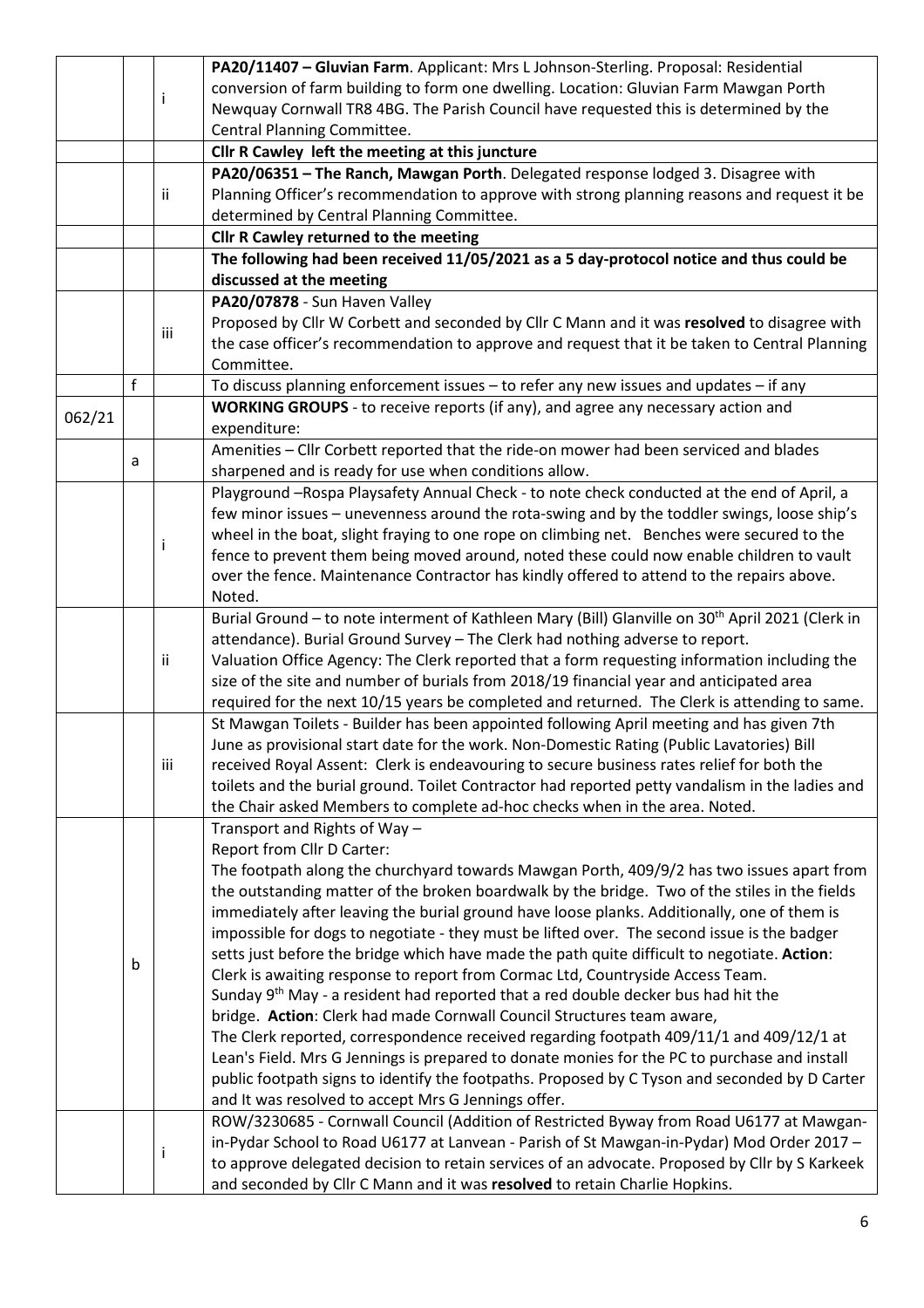|        |                                                                                               |     | Road Traffic Regulation Act 1984 S.14: Temporary Prohibition of Traffic                                                                                             |  |  |  |  |
|--------|-----------------------------------------------------------------------------------------------|-----|---------------------------------------------------------------------------------------------------------------------------------------------------------------------|--|--|--|--|
|        |                                                                                               |     | Location: Footpaths 46,47,48 & 49 in the Parish of Mawgan in Pydar                                                                                                  |  |  |  |  |
|        |                                                                                               |     | Timing: 23rd May to 23rd June 2021 (24 Hours) previously closed between (23rd February to 23rd                                                                      |  |  |  |  |
|        |                                                                                               |     | May 2021). To note the reason for emergency closure: Works to repair badly eroded sections of the                                                                   |  |  |  |  |
|        |                                                                                               | ii. | footpath - in progress.                                                                                                                                             |  |  |  |  |
|        |                                                                                               |     | The Clerk gave an update regarding issues of the footpath to the beach used by Tredragon                                                                            |  |  |  |  |
|        |                                                                                               |     | Road residents, Scarlet Hotel and coastal footpath walkers: The Countryside Officer raising                                                                         |  |  |  |  |
|        |                                                                                               |     | some concerns about the long-term viability of the route of the Coast Path over the sea                                                                             |  |  |  |  |
|        |                                                                                               |     | defence boulders. Discussion is ongoing.                                                                                                                            |  |  |  |  |
|        | $\mathsf{C}$                                                                                  |     | <b>Beach and Environment</b>                                                                                                                                        |  |  |  |  |
|        |                                                                                               |     | Neighbourhood Plan Working group. An update from the Chair.                                                                                                         |  |  |  |  |
|        |                                                                                               |     | The group was meeting monthly until February 2020. We have designated the area for the                                                                              |  |  |  |  |
|        |                                                                                               |     | plan and that has been accepted by Cornwall Council. Currently researching possible                                                                                 |  |  |  |  |
|        |                                                                                               |     | consultants to assist with the plan. Hopefully, meetings will be able resume.                                                                                       |  |  |  |  |
|        |                                                                                               |     |                                                                                                                                                                     |  |  |  |  |
|        | d                                                                                             |     | We are focusing on planning issues, as that seemed to be the major concern when the group                                                                           |  |  |  |  |
|        |                                                                                               |     | started out. We had drafted some policies and were preparing a questionnaire to be                                                                                  |  |  |  |  |
|        |                                                                                               |     | circulated to homes within the parish. However, that all went on hold last March. Currently                                                                         |  |  |  |  |
|        |                                                                                               |     |                                                                                                                                                                     |  |  |  |  |
|        |                                                                                               |     | researching possible consultants to assist with the plan. Hopefully, meetings will be able<br>resume. Volunteers are welcomed to join the neighbourhood plan group. |  |  |  |  |
| 063/21 |                                                                                               |     | <b>REPORTS FROM MEETINGS:</b>                                                                                                                                       |  |  |  |  |
|        |                                                                                               |     | To note and discuss (if appropriate) the correspondence received since the last meeting                                                                             |  |  |  |  |
| 064/21 |                                                                                               |     | (circulated) and any associated actions and expenditure:                                                                                                            |  |  |  |  |
|        |                                                                                               |     | Denzell Downs Community Benefit Fund - to note panel meeting 26 <sup>th</sup> April. Action: The Chair                                                              |  |  |  |  |
|        |                                                                                               | j.  | suggested this go onto the June Agenda for discussion.                                                                                                              |  |  |  |  |
|        |                                                                                               |     |                                                                                                                                                                     |  |  |  |  |
|        |                                                                                               |     | Cornwall Airport Newquay and Helicopter Working Group meeting held on 7 <sup>th</sup> May.                                                                          |  |  |  |  |
|        |                                                                                               |     | Present: Rachel Potts, Neil Flower Draken Ltd, Cllr D Carter and Mr B Louvreaux                                                                                     |  |  |  |  |
|        |                                                                                               |     | In attendance: Parish Clerk Mrs Angela Hayne.                                                                                                                       |  |  |  |  |
|        |                                                                                               |     |                                                                                                                                                                     |  |  |  |  |
|        |                                                                                               |     | Apologies: Not received from Pete Downes, Cllr C Mann.                                                                                                              |  |  |  |  |
|        |                                                                                               |     |                                                                                                                                                                     |  |  |  |  |
|        |                                                                                               |     | Discussion started after a delayed start trying to contact Pete Downes and followed up from                                                                         |  |  |  |  |
|        |                                                                                               |     | the very constructive presentation by Draken Ltd at the Annual Assembly held via Zoom on                                                                            |  |  |  |  |
|        |                                                                                               |     | 21 <sup>st</sup> April 2021.                                                                                                                                        |  |  |  |  |
|        |                                                                                               |     |                                                                                                                                                                     |  |  |  |  |
|        |                                                                                               |     | It was agreed that communication with all operators of the airport is important to monitor                                                                          |  |  |  |  |
|        |                                                                                               |     | and understand the issues of noise and disturbance that affects residents of St Mawgan.                                                                             |  |  |  |  |
|        |                                                                                               |     |                                                                                                                                                                     |  |  |  |  |
|        |                                                                                               | ii. | BL quoted that the last two weeks of March to mid-April were bad but with the 10 days                                                                               |  |  |  |  |
|        |                                                                                               |     |                                                                                                                                                                     |  |  |  |  |
|        |                                                                                               |     | preceding the meeting, activity had been quieter.                                                                                                                   |  |  |  |  |
|        |                                                                                               |     | RP had taken on board the issues raised at the Annual Assembly and had fed back to Draken                                                                           |  |  |  |  |
|        |                                                                                               |     |                                                                                                                                                                     |  |  |  |  |
|        |                                                                                               |     | but the activity could not be confirmed to be that of Draken and it was not her place to                                                                            |  |  |  |  |
|        |                                                                                               |     | distinguish between other operators.                                                                                                                                |  |  |  |  |
|        |                                                                                               |     |                                                                                                                                                                     |  |  |  |  |
|        | She has been working behind the scenes to try to engage with the airport to see if might be   |     |                                                                                                                                                                     |  |  |  |  |
|        | possible to display information from all operators via the airport website but has not had    |     |                                                                                                                                                                     |  |  |  |  |
|        |                                                                                               |     | responses to date.                                                                                                                                                  |  |  |  |  |
|        |                                                                                               |     |                                                                                                                                                                     |  |  |  |  |
|        |                                                                                               |     | NF anticipates that with scheduled flight activity increasing as lockdown measures are relaxed                                                                      |  |  |  |  |
|        | that this will affect helicopter flying times. But that Draken do have the Parish concerns of |     |                                                                                                                                                                     |  |  |  |  |
|        |                                                                                               |     | noise as a focus to their operations, with an example of night flying that could have disrupted,                                                                    |  |  |  |  |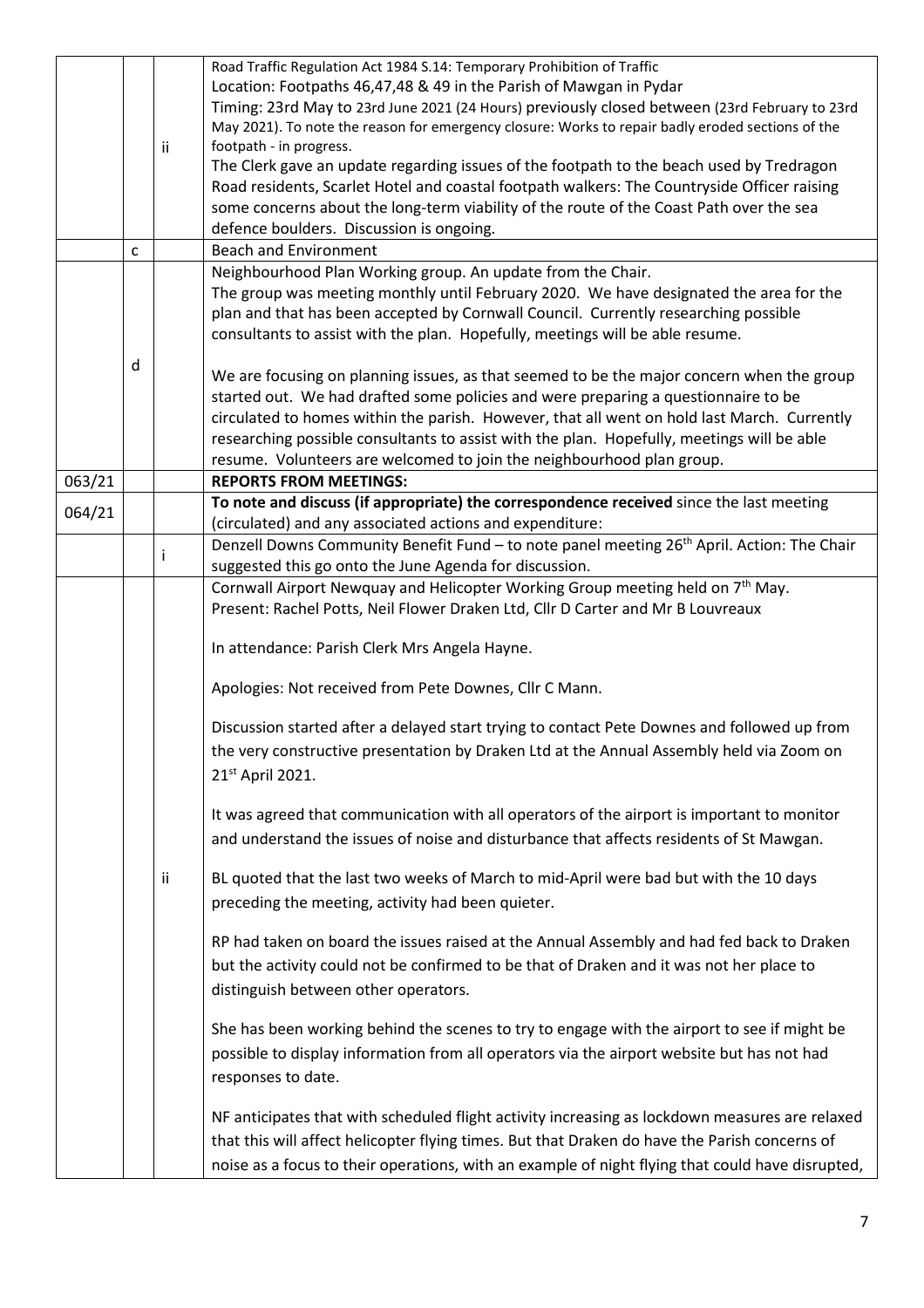|                                                                                               |                                                                |     | having flown out from the airport and landing at other sites rather than flying back in late at                                                                                           |  |  |  |  |  |
|-----------------------------------------------------------------------------------------------|----------------------------------------------------------------|-----|-------------------------------------------------------------------------------------------------------------------------------------------------------------------------------------------|--|--|--|--|--|
|                                                                                               |                                                                |     | night on 3 out of 4 occasions recently.                                                                                                                                                   |  |  |  |  |  |
|                                                                                               |                                                                |     |                                                                                                                                                                                           |  |  |  |  |  |
|                                                                                               |                                                                |     | RP underlined community engagement being of importance and giving examples of Cornwall                                                                                                    |  |  |  |  |  |
|                                                                                               |                                                                |     | Aviation and Heritage Centre and Draken Ltd in outreach discussions regarding STEM                                                                                                        |  |  |  |  |  |
|                                                                                               |                                                                |     | partnerships with the RAF also interested.                                                                                                                                                |  |  |  |  |  |
|                                                                                               |                                                                |     |                                                                                                                                                                                           |  |  |  |  |  |
|                                                                                               |                                                                |     | RP and NF will try to bring the request to have other helicopter operators at the airport join in                                                                                         |  |  |  |  |  |
|                                                                                               |                                                                |     | the community engagement at the next Airport Users Group Meeting.                                                                                                                         |  |  |  |  |  |
|                                                                                               |                                                                |     |                                                                                                                                                                                           |  |  |  |  |  |
|                                                                                               |                                                                |     | It was agreed that the next meeting should be after the G7 summit with a date and time to be                                                                                              |  |  |  |  |  |
|                                                                                               |                                                                |     | arranged. The meeting ended at 3.40pm.                                                                                                                                                    |  |  |  |  |  |
|                                                                                               |                                                                |     | Police and Council launch campaign to inform and reassure communities about the impact of                                                                                                 |  |  |  |  |  |
|                                                                                               |                                                                | iii | the G7 Summit. Action: To submit details for Dreckly publication, upload onto website and                                                                                                 |  |  |  |  |  |
|                                                                                               |                                                                |     | Facebook page.                                                                                                                                                                            |  |  |  |  |  |
| 065/21                                                                                        |                                                                |     | <b>FINANCE and LEGISLATION:</b>                                                                                                                                                           |  |  |  |  |  |
|                                                                                               | a                                                              |     | To note any income received - £525 Beach Clean Donations, Bank Interest £0.38p, CIL                                                                                                       |  |  |  |  |  |
|                                                                                               |                                                                |     | £1039.81(Green Hedges), R J Bray & Son £265 (Glanville interment). Noted.                                                                                                                 |  |  |  |  |  |
|                                                                                               | b                                                              |     | Asset Register as at $31st$ March 2021 – (as circulated prior to the meeting)                                                                                                             |  |  |  |  |  |
|                                                                                               |                                                                | T   | To confirm physical check of Assets. Proposed by Cllr C Mann and seconded by Cllr S Karkeek                                                                                               |  |  |  |  |  |
|                                                                                               |                                                                |     | and resolved confirmed.<br>To approve Asset Register. Proposed by Cllr C Mann and seconded by Cllr D Carter and it was                                                                    |  |  |  |  |  |
|                                                                                               |                                                                | ij  | resolved to approve.                                                                                                                                                                      |  |  |  |  |  |
|                                                                                               |                                                                |     | Financial Regulation Review - to approve changes 6.10 embedding specific arrangements in                                                                                                  |  |  |  |  |  |
|                                                                                               | C                                                              |     | respect of internet banking. Proposed by Cllr C Mann and seconded by Cllr D Carter and it was                                                                                             |  |  |  |  |  |
|                                                                                               |                                                                |     | resolved to approve.                                                                                                                                                                      |  |  |  |  |  |
| Financial Risk Assessment Annual Review - to agree to adopt as circulated. Proposed by ClIr C |                                                                |     |                                                                                                                                                                                           |  |  |  |  |  |
|                                                                                               | d<br>Mann and seconded by Cllr D Carter and resolved to adopt. |     |                                                                                                                                                                                           |  |  |  |  |  |
|                                                                                               |                                                                |     | Renewal of Long -Term Agreement (LTA) Insurance with Zurich Insurance - 5 years in the sum                                                                                                |  |  |  |  |  |
|                                                                                               | e                                                              |     | of £886.55 per year - to accept Policy Schedule as circulated with increasing level of indemnity                                                                                          |  |  |  |  |  |
|                                                                                               |                                                                |     | under Fidelity Guarantee to £250,000. Proposed by Cllr C Tyson and seconded by Cllr C Mann                                                                                                |  |  |  |  |  |
|                                                                                               |                                                                |     | and resolved to accept.                                                                                                                                                                   |  |  |  |  |  |
|                                                                                               |                                                                |     | Internal Audit Report 2020-21 (circulated prior to meeting) - Agree to authorise the Clerk to                                                                                             |  |  |  |  |  |
|                                                                                               | f                                                              |     | complete the Internal Audit Report Response Record in accordance with Clerk's response - as                                                                                               |  |  |  |  |  |
|                                                                                               |                                                                |     | circulated. Proposed by Cllr C Tyson seconded by Cllr C Mann and resolved to authorise.                                                                                                   |  |  |  |  |  |
|                                                                                               |                                                                |     | Accounts - to approve invoices for payment and authorise online banking payments after the<br>meeting (list circulated prior to the meeting - listed below). Proposed by Cllr C Tyson and |  |  |  |  |  |
|                                                                                               | g                                                              |     | seconded by Cllr C Mann and resolved to approve and accepting the invoice from D May -                                                                                                    |  |  |  |  |  |
|                                                                                               |                                                                |     | Maintenance Contract expenses.                                                                                                                                                            |  |  |  |  |  |
|                                                                                               |                                                                |     | Notice of items for the next Agenda:                                                                                                                                                      |  |  |  |  |  |
| 066/21                                                                                        |                                                                |     | (note – no decisions can be taken on any item raised under this heading)                                                                                                                  |  |  |  |  |  |
|                                                                                               |                                                                |     | Denzell Downs Community Benefit Fund panel meeting 26 <sup>th</sup> April                                                                                                                 |  |  |  |  |  |
|                                                                                               |                                                                |     | Adopt New Code of Conduct                                                                                                                                                                 |  |  |  |  |  |
|                                                                                               |                                                                |     | Clerk's appraisal                                                                                                                                                                         |  |  |  |  |  |
| 067/21                                                                                        |                                                                |     | Close of meeting 9.15pm                                                                                                                                                                   |  |  |  |  |  |